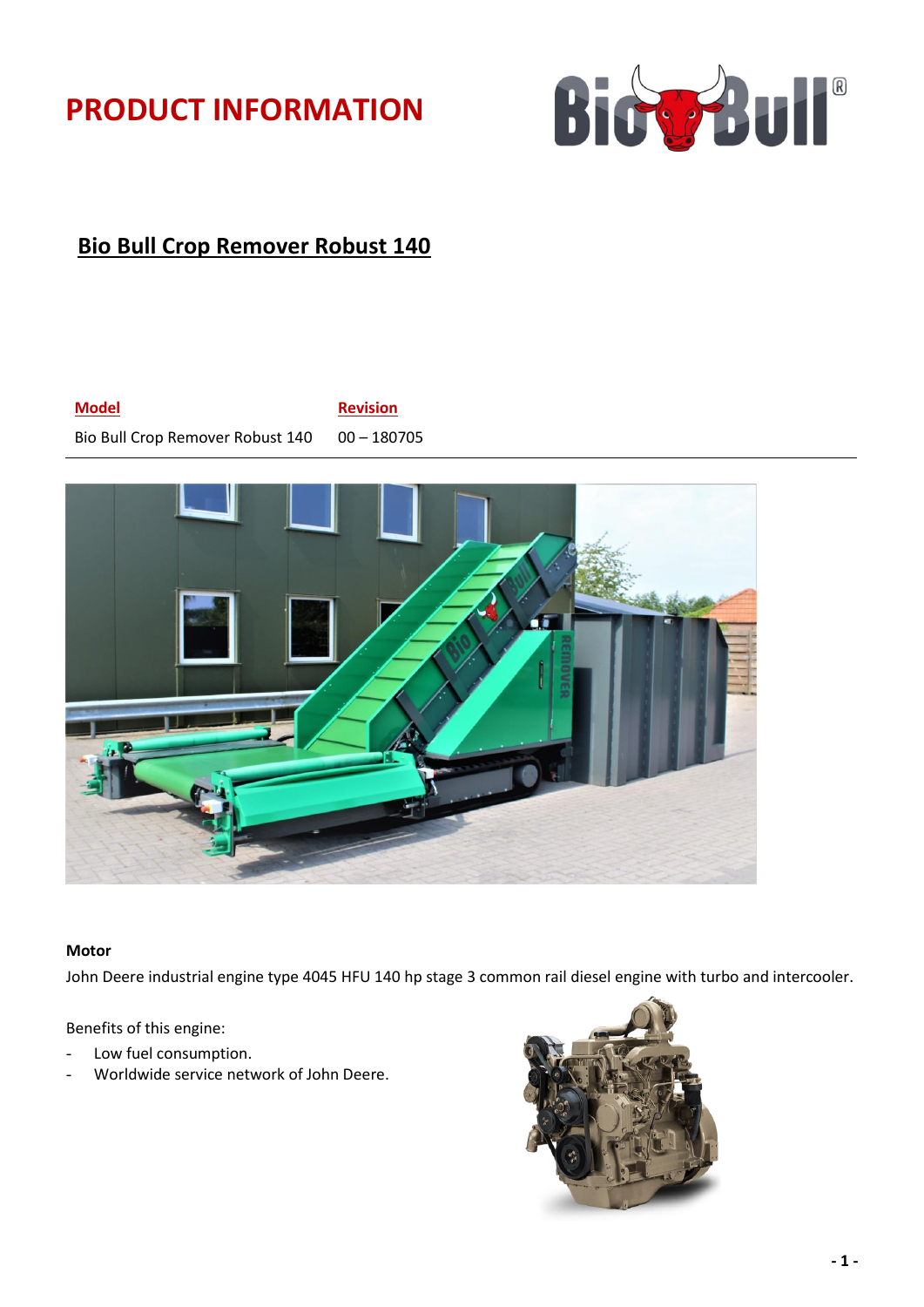

#### **Operator/Driving force**

Hydraulic drive of conveyor and cloth roll. The machine is equipped with **2** LS pumps operating in separate systems. These pumps are assembled directly on the flywheel of the engine.

#### Benefits:

- 2 pumps prevent unwanted speed differences when you are entering and cloth rolling at the same time.
- Directly driven pumps ensure a compact construction and no maintenance costs.
- Danfoss hydraulic control valves for proper and smooth operation of the machine.

#### **Infeed table**

Importation table with on both sides a roll-up unit for cloth up to 200 meters. The diablo rollers over which the canvas runs are hydraulically foldable. High ridges on the elevator belt will rise up for the good upwards conveying of the product.



#### Benefits:

Hydraulically foldable rollers ensure a quick change of cloth and relieving the back.

#### **Control panel**

Remote control of the machine, system Hetronic.

#### Benefits:

- Operation is always possible from the place with the most visibility and is therefore safe.
- The machine is operated by remote control, allowing you to stay out of the danger zone of the machine.
- Hetronic is known worldwide, highly durable and trouble-free.

#### **Chassis**

VTS undercarriage with rubber tracks and 2 driving speeds.